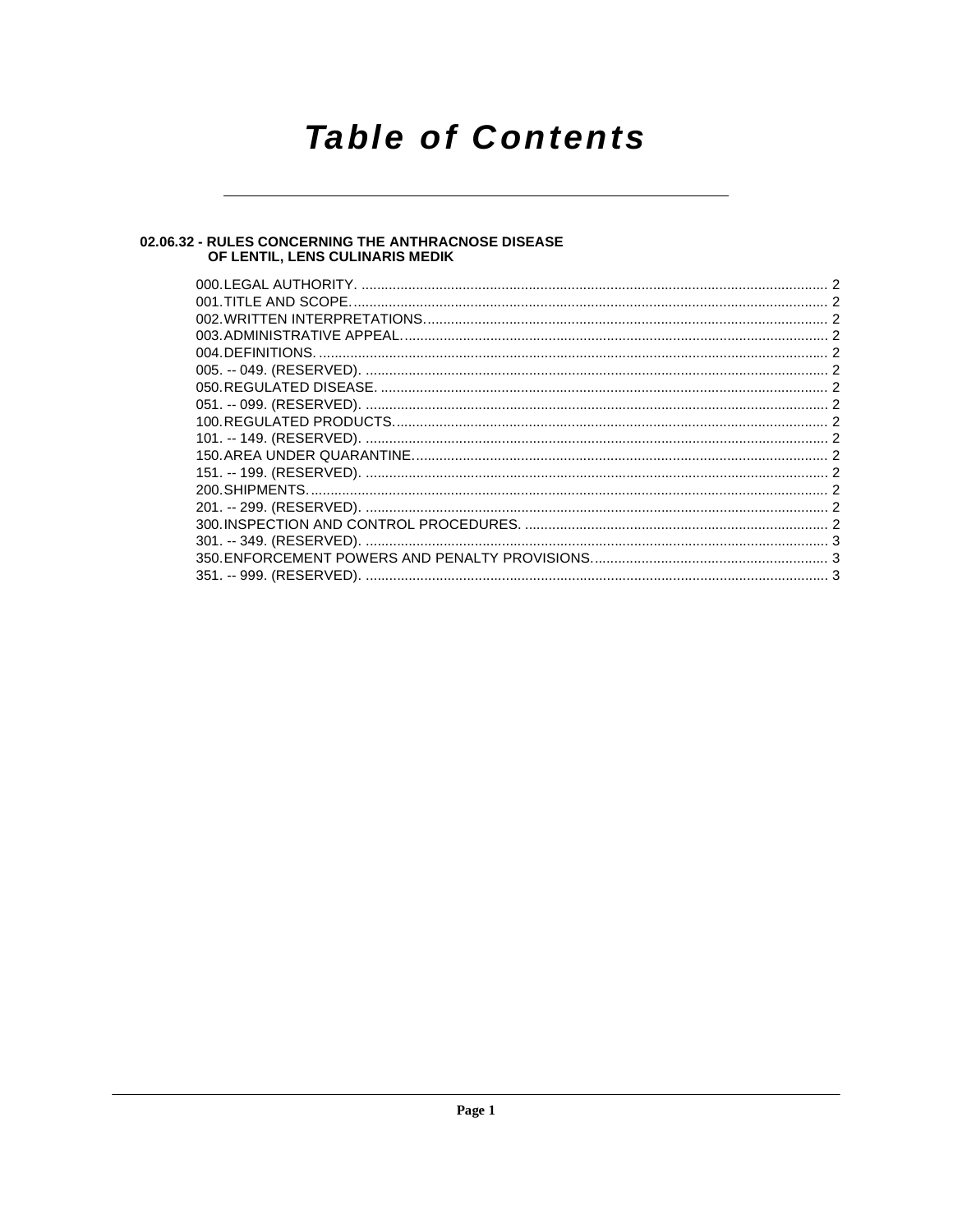#### **IDAPA 02 TITLE 06 Chapter 32**

#### **02.06.32 - RULES CONCERNING THE ANTHRACNOSE DISEASE OF LENTIL, LENS CULINARIS MEDIK**

#### <span id="page-1-1"></span><span id="page-1-0"></span>**000. LEGAL AUTHORITY.**

This chapter is adopted under the legal authority of Sections 22-1905 and 22-1915, Idaho Code. (3-24-95)

#### <span id="page-1-2"></span>**001. TITLE AND SCOPE.**

The title of this chapter is "Rules Concerning the Anthracnose Disease of Lentil, Lens Culinaris Medik". This chapter has the following scope: these rules prohibit the importation of regulated products into the state of Idaho from areas under quarantine, provide inspection and control procedures, enforcement powers, and penalty provisions. (3-24-95)

#### <span id="page-1-3"></span>**002. WRITTEN INTERPRETATIONS.**

There are no written interpretations of these rules. (3-24-95)

#### <span id="page-1-4"></span>**003. ADMINISTRATIVE APPEAL.**

There is no provision for administrative appeal before the Department of Agriculture under this chapter. Hearing and appeal rights are pursuant to Title 67. Chapter 52. Idaho Code. (3-24-95) appeal rights are pursuant to Title 67, Chapter 52, Idaho Code.

#### <span id="page-1-18"></span><span id="page-1-5"></span>**004. DEFINITIONS.**

The Idaho Department of Agriculture adopts the definitions set forth in Section 22-1904, Idaho Code. (3-24-95)

#### <span id="page-1-6"></span>**005. -- 049. (RESERVED).**

#### <span id="page-1-21"></span><span id="page-1-7"></span>**050. REGULATED DISEASE.**

The anthracnose disease of lentil, caused by the fungi identified as Colletotrichum truncatum (Schwein) Andrus & W.D. Moore and Colletotrichum destructivum. (3-24-95) W.D. Moore and Colletotrichum destructivum.

#### <span id="page-1-8"></span>**051. -- 099. (RESERVED).**

#### <span id="page-1-22"></span><span id="page-1-9"></span>**100. REGULATED PRODUCTS.**

The seeds and vegetative parts of lentil, Vicia sp., faba beans, peas, Tangier pea, vetch, and other host of the regulated disease. (3-24-95) disease.  $(3-24-95)$ 

#### <span id="page-1-10"></span>**101. -- 149. (RESERVED).**

#### <span id="page-1-16"></span><span id="page-1-11"></span>**150. AREA UNDER QUARANTINE.**

The Canadian provinces of Manitoba and Saskatchewan and all states and territories of the United States and foreign countries known to have confirmed the presence of the anthracnose of lentil. (3-24-95)

#### <span id="page-1-12"></span>**151. -- 199. (RESERVED).**

#### <span id="page-1-23"></span><span id="page-1-13"></span>**200. SHIPMENTS.**

No person shall import any regulated products into Idaho for planting purposes from any area under quarantine.

(3-24-95)

#### <span id="page-1-14"></span>**201. -- 299. (RESERVED).**

#### <span id="page-1-20"></span><span id="page-1-15"></span>**300. INSPECTION AND CONTROL PROCEDURES.**

**01.** Inspection. The Department may inspect any regulated product or planting of regulated products during any time of the year to determine if the regulated disease is present therein. If the Department finds that any regulated product or planting of the same is infected or otherwise in violation of these rules, it shall direct the control and/or the eradication of the infection. (3-24-95)

<span id="page-1-19"></span><span id="page-1-17"></span>**02. Control**. The control and/or the eradication methods shall be only those approved by the Director,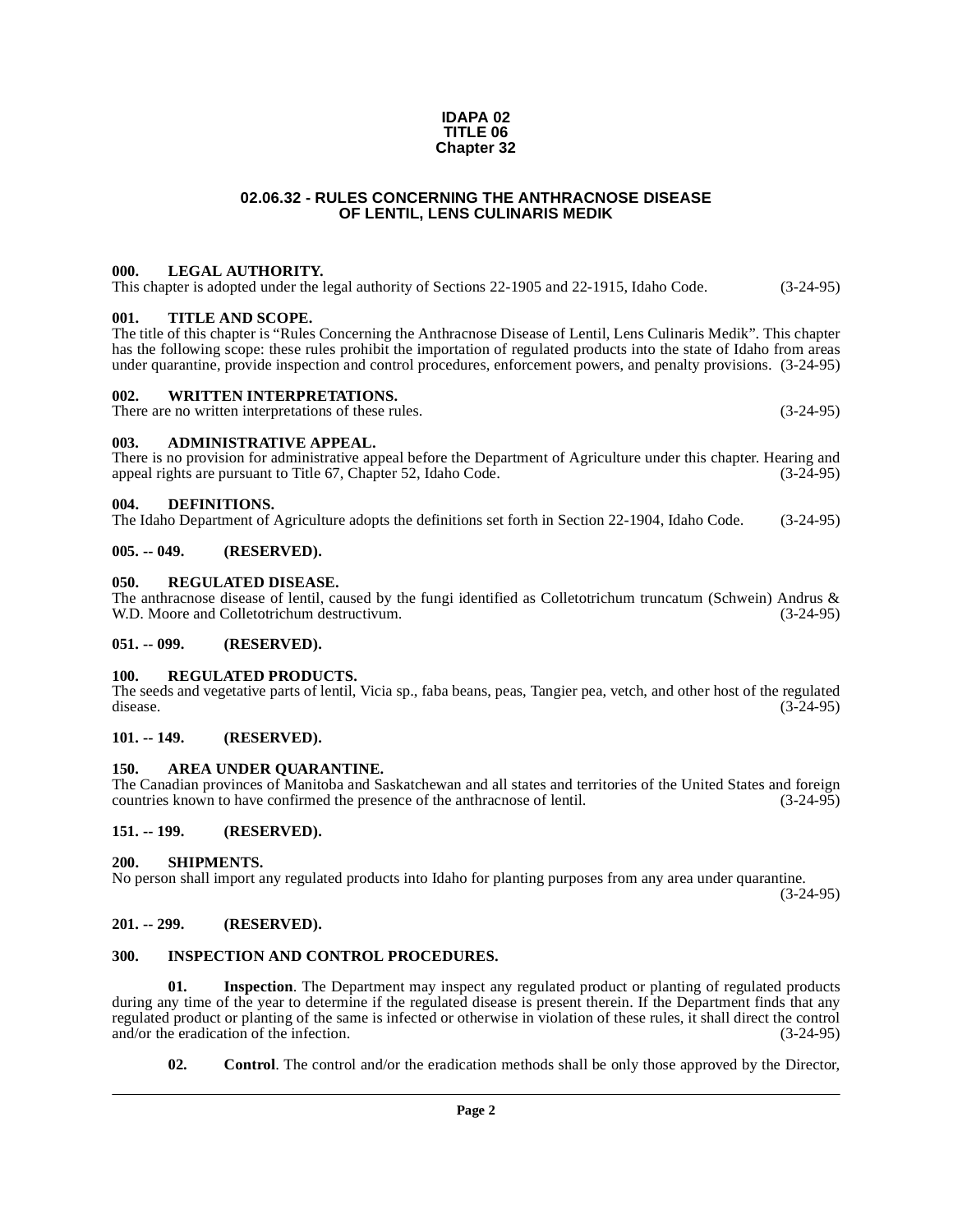| <b>IDAHO ADMINISTRATIVE CODE</b> | <b>IDAPA 02.06.32</b>                                      |
|----------------------------------|------------------------------------------------------------|
| <b>Department of Agriculture</b> | <b>Anthracnose Disease of Lentil, Lens Culinaris Medik</b> |

shall be at the expense of the owner, and may include but are not limited to: (3-24-95)

a. Any infected regulated product shall be destroyed. (3-24-95)

b. The infected crop shall be sprayed with fungicide(s) registered with the United States Environmental Protection Agency and the state of Idaho. (3-24-95)

c. Any infested field shall not be planted to any regulated products cited in Section 100. (3-24-95)

d. Volunteer regulated products cited in Section 100 growing in any infested field shall be destroyed by a method(s) approved by the Director.

#### <span id="page-2-0"></span>**301. -- 349. (RESERVED).**

#### <span id="page-2-1"></span>**350. ENFORCEMENT POWERS AND PENALTY PROVISIONS.**

<span id="page-2-5"></span><span id="page-2-4"></span><span id="page-2-3"></span>**01. Director**. The Director is empowered to carry out all the provisions of these rules. (3-24-95)

**02. Penalty**. Pursuant to Section 22-1915, Idaho Code, any person who shall violate or fail to comply with any provision of these rules shall be deemed guilty of a civil offense, and may be liable for treble the damages sustained and all cost of the suit including a reasonable attorney's fee. In addition, a civil fine of not more than three thousand dollars (\$3,000) may be imposed per incident of violation. All civil offenses shall be heard in the magistrate division of the district court. division of the district court.

#### <span id="page-2-2"></span>**351. -- 999. (RESERVED).**